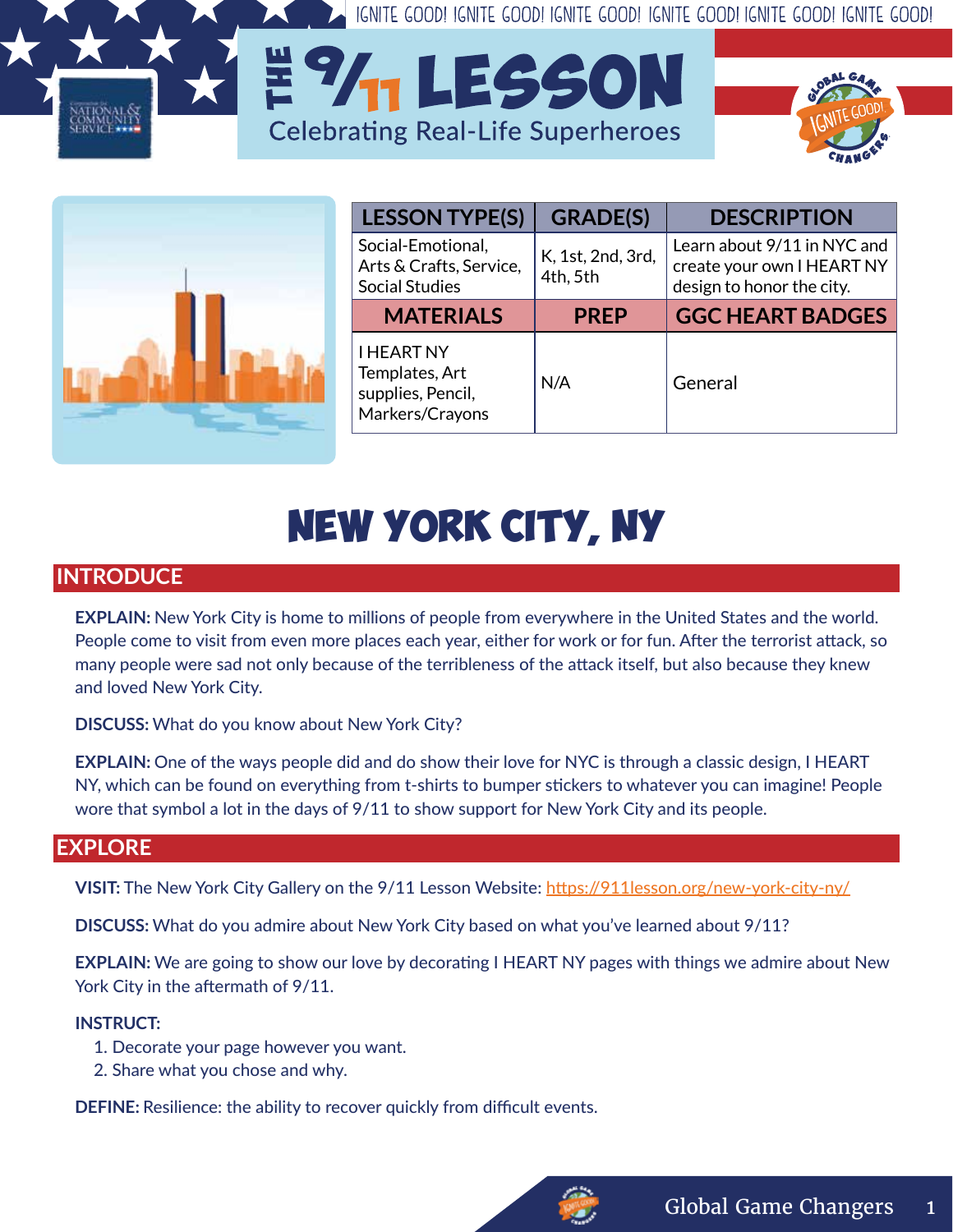**EXPLAIN:** The people of New York showed resilience in rebuilding their city, and your page will honor that resilience.

# **CONNECT**

**DISCUSS:** How can you use New York's example to build up your own resilience?

*Global Game Changers Student Empowerment Program is an innovative evidence-based curriculum that uses service-learning to develop the whole child by building core social-emotional competencies, character, and leadership skills in elementary students. Using our Superpower Equation: MY TALENT+MY HEART=MY SUPERPOWER!®, they learn to IGNITE GOOD!® and be successful and engaged citizens. GGC's program is privately funded and available at no cost to educators and parents through our online Educator Portal. Visit globalgamechangers.org for more information and email questions to info@globalgamechangers.org. Copyright © 2020 Global Game Changers. All Rights Reserved.*